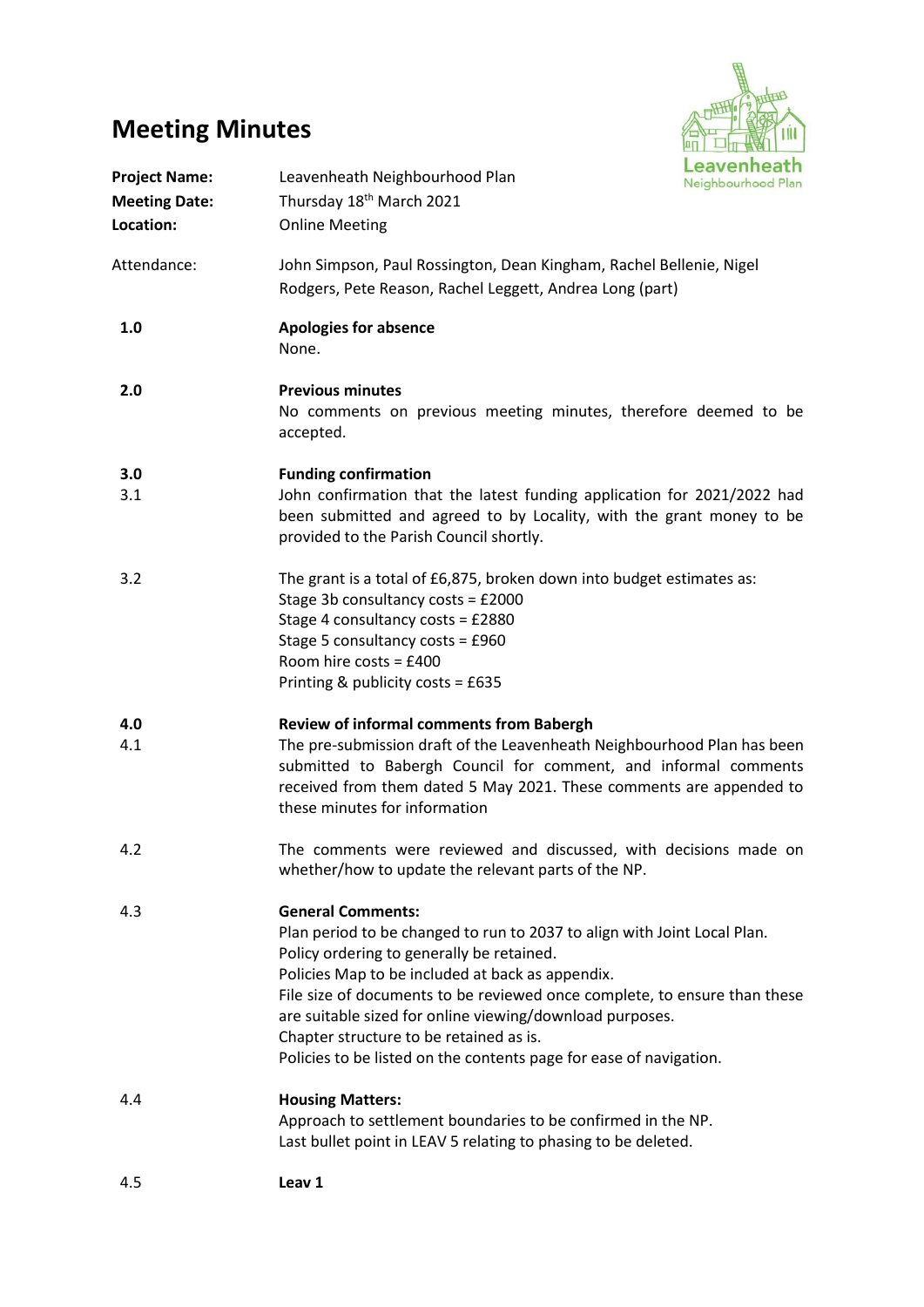|      | Description of each view and merits to be confirmed in supporting text.<br>Photos to be included - Nigel to take photos for each location.                                                                                                                                                                                     |
|------|--------------------------------------------------------------------------------------------------------------------------------------------------------------------------------------------------------------------------------------------------------------------------------------------------------------------------------|
| 4.6  | Leav <sub>2</sub><br>Local Green Space allocation to be confirmed in separate workshop.<br>Comments from Babergh reviewed, but it was confirmed by Andrea that<br>sites in private ownership are not exempt from LGS allocation if there is a<br>demonstratable compliance with relevant NPPF criteria.                        |
| 4.7  | Leav <sub>3</sub><br>Landscape character assessment to be used as supporting text.<br>Policy wording to be updated to clarify that the avenue of trees along High<br>Road should be 'retained' rather than 'maintained' to avoid confusion.<br>Last paragraph relating to AONB extension to be moved to community<br>projects. |
| 4.8  | Leav 4<br>The policy relates to local drainage issues rather than significant flood risk<br>issues, and therefore we didn't believe that the references were relevant.                                                                                                                                                         |
| 4.9  | Leav <sub>6</sub><br>Apart from the 1 <sup>st</sup> paragraph the suggested policy wording was considered<br>to be suitable. Design policy to be referenced.                                                                                                                                                                   |
| 4.10 | Leav 5, 6, 7<br>Policy ordering to be changed to 5, 7, 6.                                                                                                                                                                                                                                                                      |
| 4.11 | Leav 8<br>Non designated heritage assets to be confirmed in separate workshop.                                                                                                                                                                                                                                                 |
| 4.12 | Leav <sub>9</sub><br>Policy wording discussed, but suggested wording not to be used.                                                                                                                                                                                                                                           |
| 4.13 | Leav 10<br>Suggestion agreed, 'Where possible' to be omitted.                                                                                                                                                                                                                                                                  |
| 4.14 | Leav 12<br>'Large' to be replaced with 'major', and 'development of 1 hectare or more'<br>to be omitted.                                                                                                                                                                                                                       |
| 4.15 | Leav 13<br>To be retained as is.                                                                                                                                                                                                                                                                                               |
| 4.16 | Leav 14<br>It was agreed that this policy should be deleted.                                                                                                                                                                                                                                                                   |
| 4.17 | <b>Section 5.4</b><br>It was agreed that a specific policy that sought to protect existing village<br>facilities and amenities would be useful, and the wording for this was<br>discussed.                                                                                                                                     |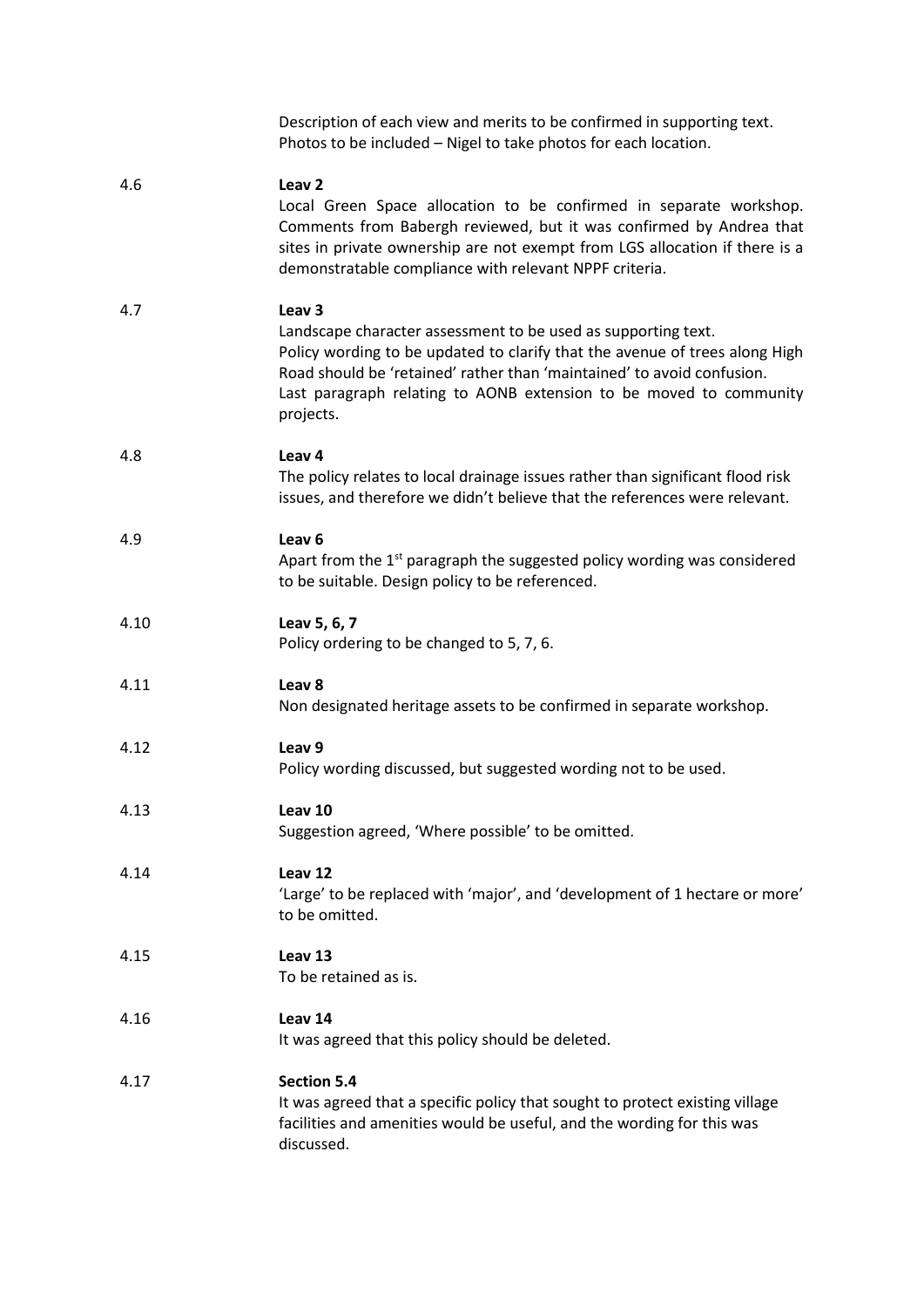## **5.0 Next Meetings**

Workshops on NDHA and LGS designations to be held shortly – online/telephone calls to be held with owners to discuss any concerns.

Next NP meeting date to be confirmed.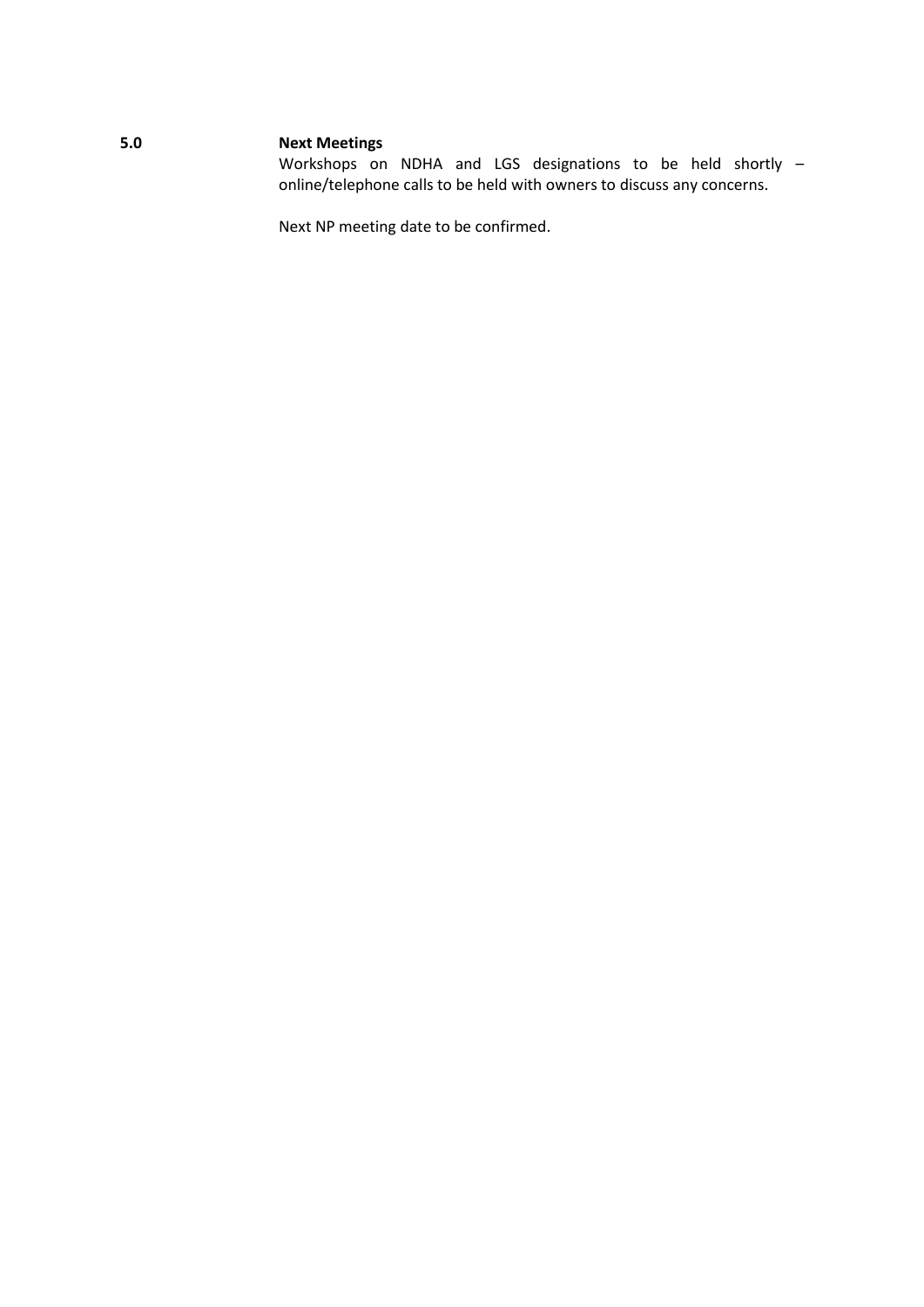## **Leavenheath N'hood Plan – v1 Pre-submission, May 2021**

## **Informal comments from Babergh District Council** (dated 5 May 2021)

In January 2021, you sent us an early draft of your Neighbourhood Plan [*DRAFT policies #7 Jan 2021*] and invited us to provide our initial thoughts/comments. Work pressures have meant that it is only in the last week that we have been able to devote time to this task, although we had previously passed on comments from our Heritage Team Officer [our e-mail of 9 March refers].

The Draft #7 document comprised a list of supporting text notes and some 14 policies, although many were incomplete. No maps were included but we were able to source draft maps from your Householder Questionnaire.

We now have a copy of your '*v1 Pre-submission***'** draft plan. As this is the most up-to-date iteration, it is sensible that we base our comments on this. It is also clear that this draft plan and the ordering of if its policies etc. is similar to the Whatfield NP and Wilby NPs. The Whatfield NP has just had its Examination Report made public which may be helpful. (See: [www.babergh.gov.uk/WhatfieldNP\)](http://www.babergh.gov.uk/WhatfieldNP)

Our informal comments on your v1 Pre-submission draft plan are set out below:

| Policy etc.                | <b>Comments / Suggested Changes</b>                                                                                                                                                                                                                                                                                                                                                                                                                                                                                                        |
|----------------------------|--------------------------------------------------------------------------------------------------------------------------------------------------------------------------------------------------------------------------------------------------------------------------------------------------------------------------------------------------------------------------------------------------------------------------------------------------------------------------------------------------------------------------------------------|
| General<br><b>Comments</b> | The Plan is well presented but we draw your attention to the following:                                                                                                                                                                                                                                                                                                                                                                                                                                                                    |
|                            | The plan period is shown as 2022 - 2042, but no explanation is provided. We<br>$\bullet$<br>remind you that the emerging Joint Local Plan (JLP) runs to 2037, with a 1st<br>April 2018 base date.                                                                                                                                                                                                                                                                                                                                          |
|                            | On a related matter, all references to the JLP need to be checked and<br>$\bullet$<br>updated, e.g., para 2.10 states that it has just been through consultation. (It<br>has now been formally submitted).                                                                                                                                                                                                                                                                                                                                 |
|                            | We are suggesting you address housing matters from the outset which<br>$\bullet$<br>would then set out the overall planning context for this plan.                                                                                                                                                                                                                                                                                                                                                                                         |
|                            | We recommend the inclusion of a Policies Map to show all allocations and<br>$\bullet$<br>other policy constraints in one graphic overview.                                                                                                                                                                                                                                                                                                                                                                                                 |
|                            | File size: Most readers will access this Plan online. The Dropbox files, at<br>$\bullet$<br>c.130Mb for the Word version and c.80Mb for the PDF version, are<br>impractical. As a guide, you should aim for a file of c.10Mb (preferably<br>smaller). Care will be needed with maps to avoid loss of quality, but other<br>images should be compressed for web/screen viewing. You might also want<br>to convert some of the proposed appendices (Character Appraisal and Design<br>Codes) to separate Supporting Documents if that helps. |
|                            | <b>Chapters:</b> We suggest simplifying the chapter / paragraph structure. Instead<br>$\bullet$<br>of having sections 5.1, 5.2 etc., set these out as Chapter 6, Chapter 7 etc., and<br>amend the paragraph numbering accordingly. Paras 5.2.19 to 5.2.22, the<br>associated maps and policy LEAV8 all relate to Heritage so might sit better as<br>a standalone chapter rather than be sandwiched between house types and<br>house design policies.                                                                                       |
|                            | Finally, we recommend that you continue to keep other NPs under review,<br>٠<br>especially those at the independent examination stage.                                                                                                                                                                                                                                                                                                                                                                                                     |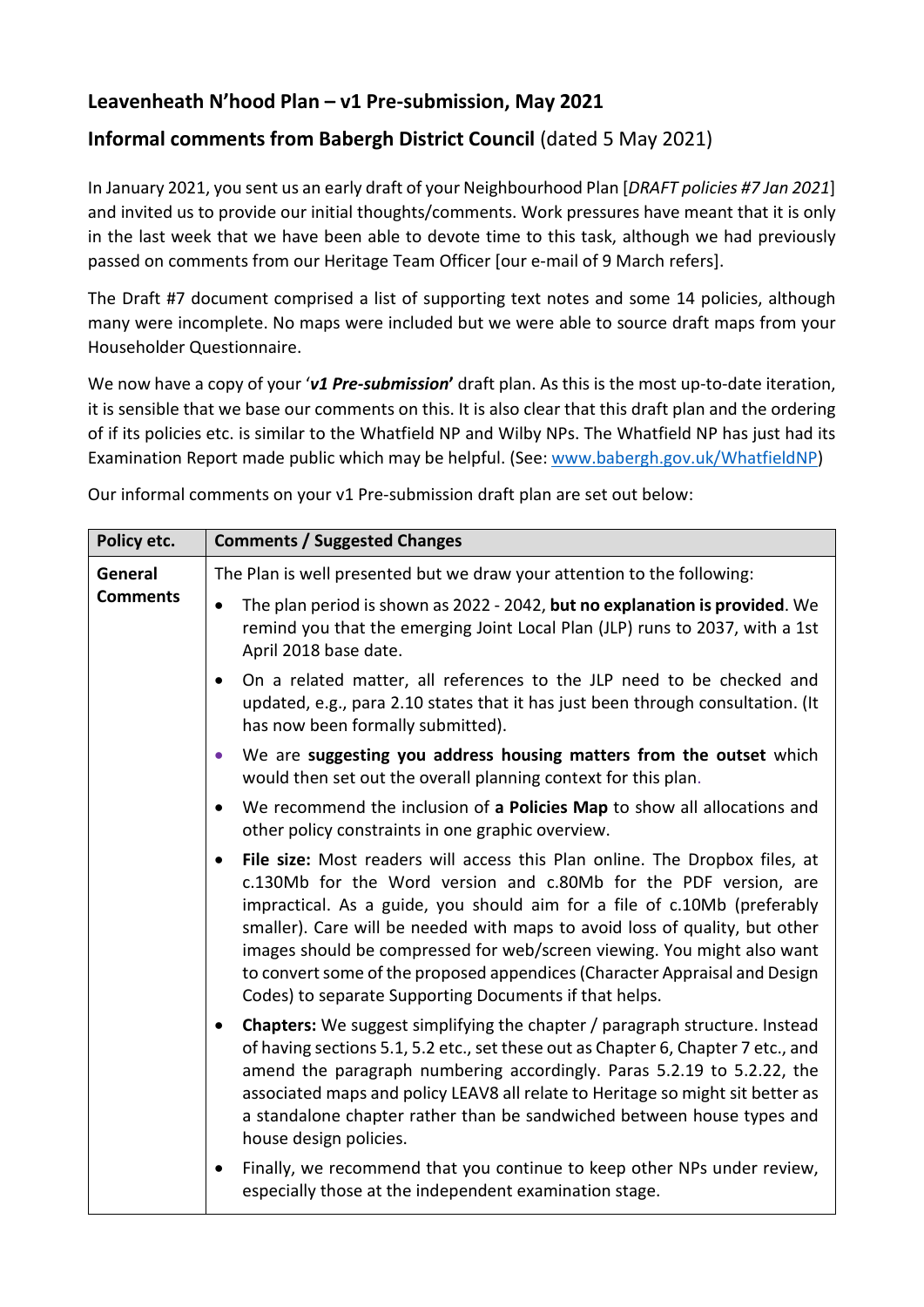| Contents                                        | For ease of navigation, list the Policies on the contents page. It will also be helpful<br>to list key maps etc.                                                                                                                                                                                                                                                                                                                                                                                                                                                              |
|-------------------------------------------------|-------------------------------------------------------------------------------------------------------------------------------------------------------------------------------------------------------------------------------------------------------------------------------------------------------------------------------------------------------------------------------------------------------------------------------------------------------------------------------------------------------------------------------------------------------------------------------|
| <b>Housing</b><br><b>Matters</b>                | We have already referred to similarities between this draft plan and those from<br>Whatfield and Wilby. In both, housing matters come after their natural<br>environment policies.                                                                                                                                                                                                                                                                                                                                                                                            |
| <b>Section 5.2</b><br><b>LEAV5 and</b><br>LEAV7 | Our preference would be to see you address housing matters before the<br>environment and landscape sections of the plan. Doing so would demonstrate<br>from the outset that this Plan has been positively prepared and that it recognises<br>the JLP makes a housing allocation here. The foundations are there, with policies<br>LEAV5, LEAV7 and their supporting text.                                                                                                                                                                                                     |
|                                                 | There also appears to be overlap between these two policies. Could these policies<br>be combined into one which gives the strategic overview of what this NP aims to<br>achieve (i.e., setting out the circumstances where new housing development<br>within, adjacent to, and outside the settlement boundaries will be acceptable)?<br>The wording in JLP policy SP03, especially the third and fourth criteria, is a useful<br>starting point but look at what other NP Groups have done.                                                                                  |
|                                                 | In the supporting text you also need to be clear on your approach to 'settlement<br>boundaries. It is assumed that the Leavenheath NP will adopt those set out in the<br>JLP for the Harrow Street, High Road and Honey Tye hamlets. Paragraph 3.6 in the<br>Whatfield NP gives an example of how you can approach this.                                                                                                                                                                                                                                                      |
|                                                 | Finally, a comment about the last bullet point in LEAV5. This reads as a statement<br>based on a local wish that the District Council cannot support. The bullet point<br>should be deleted. You have not allocated any sites of your own for future housing<br>development (where an element of phasing may have been allowed) and you<br>should also be aware that at examination, any reference to phasing is likely to be<br>caveated with 'unless the housing market dictates otherwise.' Note also that there<br>is no phasing requirement across the LA098 allocation. |
| Para 1.9                                        | Last sentence. Technically speaking, it is the District Council who adopt the NP<br>following a successful referendum result.                                                                                                                                                                                                                                                                                                                                                                                                                                                 |
| Chapter3                                        | Under Stage 5, you suggest this NP will have transitioned through all regulatory<br>stages and be at referendum during winter 2021/22. While theoretically<br>possible, we caution against building up local expectations.                                                                                                                                                                                                                                                                                                                                                    |
| Para 4.2 and<br>Figure X                        | Suggest matching the order of the text to reflect the order of the objectives as<br>they appear in Fig. X.                                                                                                                                                                                                                                                                                                                                                                                                                                                                    |
| <b>Para 5.4</b>                                 | List of policies do not match those in the body of the NP, e.g., LEAV $7 - 9$ .                                                                                                                                                                                                                                                                                                                                                                                                                                                                                               |
| LEAV <sub>1</sub><br>Para 5.1.6                 | Without knowing where these proposed 'Views of community importance' are,<br>there is a limit on what we can offer by way of feedback. From your early<br>Questionnaire, they would appear to be [1] views northwards and eastward of<br>the High Road hamlet (from a point east of the JLP LA098 allocation) and [2]<br>views northwards from the Harrow Street hamlet.                                                                                                                                                                                                      |
|                                                 | It is assumed that appropriate evidence / justification will be forthcoming and<br>that this will do more than explain that "the merits of the views were considered<br>by the Steering Group." (para 5.1.6).                                                                                                                                                                                                                                                                                                                                                                 |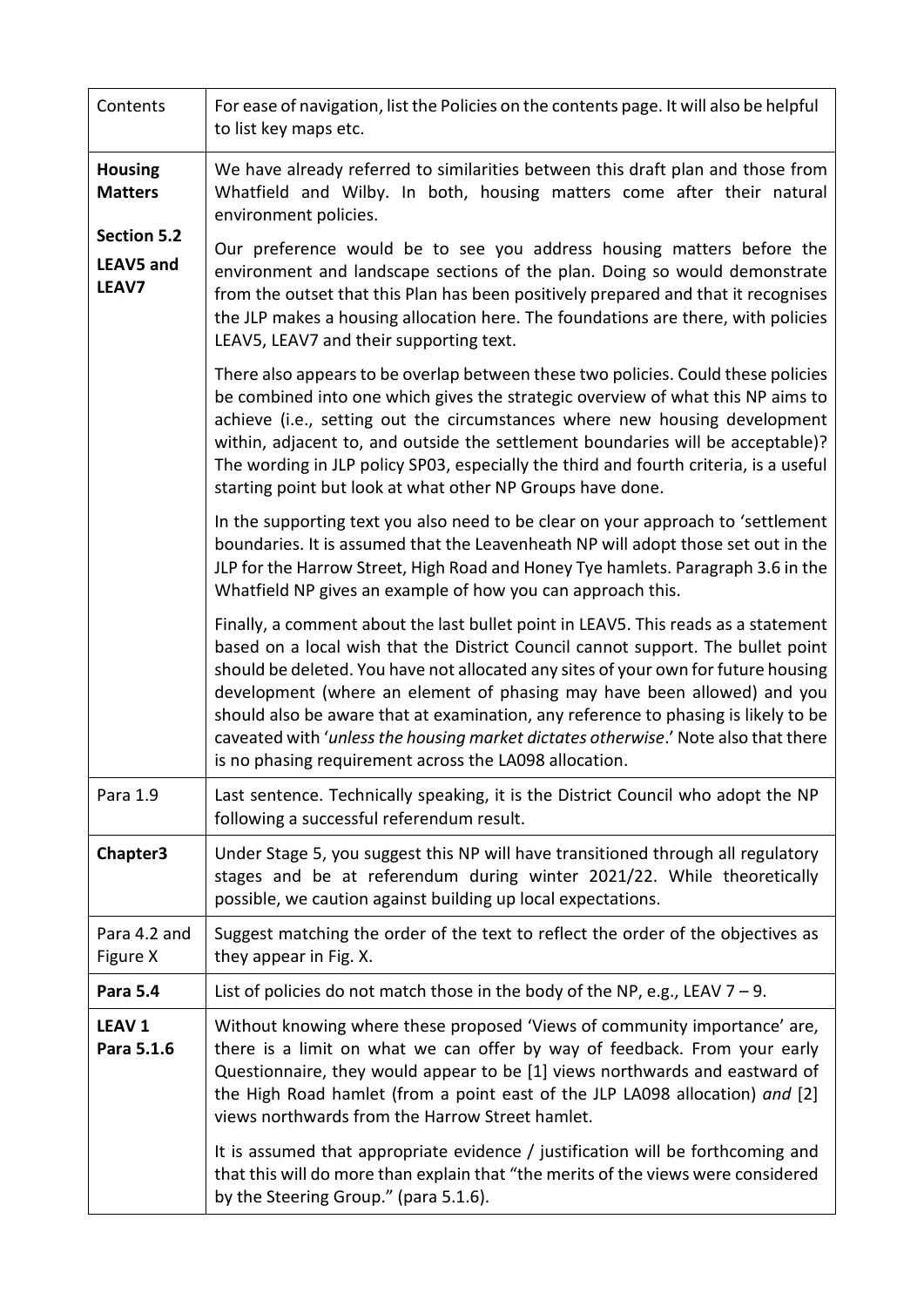|                        | With reference to the note about inserting photographs of the view, we remind<br>you also of our comment about the use of compressed image files.                                                                                                                                                                                                                                  |
|------------------------|------------------------------------------------------------------------------------------------------------------------------------------------------------------------------------------------------------------------------------------------------------------------------------------------------------------------------------------------------------------------------------|
| Para 5.1.8             | A typo. Para 5.1.8 refers to LEAV10. Presumably, this should now read LEAV2<br>(subject to other suggested policy changes).                                                                                                                                                                                                                                                        |
| LEAV <sub>2</sub>      | The allocations are noted. We may comment further once we have seen the<br>justification. Your Examiner will also come to their own conclusion on whether<br>the LGS sites comply with relevant NPPF criteria. Those perceived not to be able<br>to endure beyond the end of the plan period and sites in private ownership/with<br>no public access are unlikely to be permitted. |
|                        | Finally, amend the last paragraph to read: "Development in the Local Green<br>Spaces will be consistent with national policy and, where appropriate, Joint Local<br>Plan policy for Designated Open Spaces."                                                                                                                                                                       |
| LEAV3<br>Fig X, pg. 28 | Further justification will be needed to evidence and support the proposed 'Area<br>of Local Landscape Sensitivity' allocation. That could be through your own<br>landscape character assessment or some other criteria-based study. There are<br>examples of this in other NPs.                                                                                                    |
|                        | Regarding the third paragraph, see the modifications set out in the Whatfield NP<br>Examiners Report on their policy WHAT1. This effectively replaces the text "and,<br>where possible, provide a net gain in biodiversity through:" with "Development<br>proposals will be supported where they provide a net gain in biodiversity<br>through, for example:"                      |
|                        | We note also that LEAV3 states that the avenue of trees along High Road should<br>be maintained, but it does not explain how or by whom. Given the vagaries of<br>this sentence we recommend that it be deleted.                                                                                                                                                                   |
|                        | Similarly, the last paragraph (re AONB extension) also reads as a community<br>aspiration so should be deleted. [Nb: you might want to reword modify the text<br>and place it at the end of para 5.1.14].                                                                                                                                                                          |
| LEAV4                  | <b>Question:</b> Was any advice sought from Suffolk County Council (as the Lead Local<br>Flood Authority) prior to identifying these sites? If so, it would be helpful to refer<br>to that in supporting text.                                                                                                                                                                     |
|                        | We also draw your attention to the updated Water Cycle Study and Level 2<br>Strategic Flood Risk Assessments undertaken on our behalf by JBA Consulting,<br>and which form part of the JLP evidence base. References to Leavenheath are<br>limited but some of their content may be of relevance:                                                                                  |
|                        | <b>BMSDC Water Cycle Study Report (Oct 2020).pdf</b><br>٠<br><b>BMSDC Water Cycle Study Addendum (Oct 2020).pdf</b><br>BMSDC SFRA Level 2 Report & Appendices (Oct 2020).pdf                                                                                                                                                                                                       |
| LEAV5                  | [See our earlier comments under 'Housing Matters']                                                                                                                                                                                                                                                                                                                                 |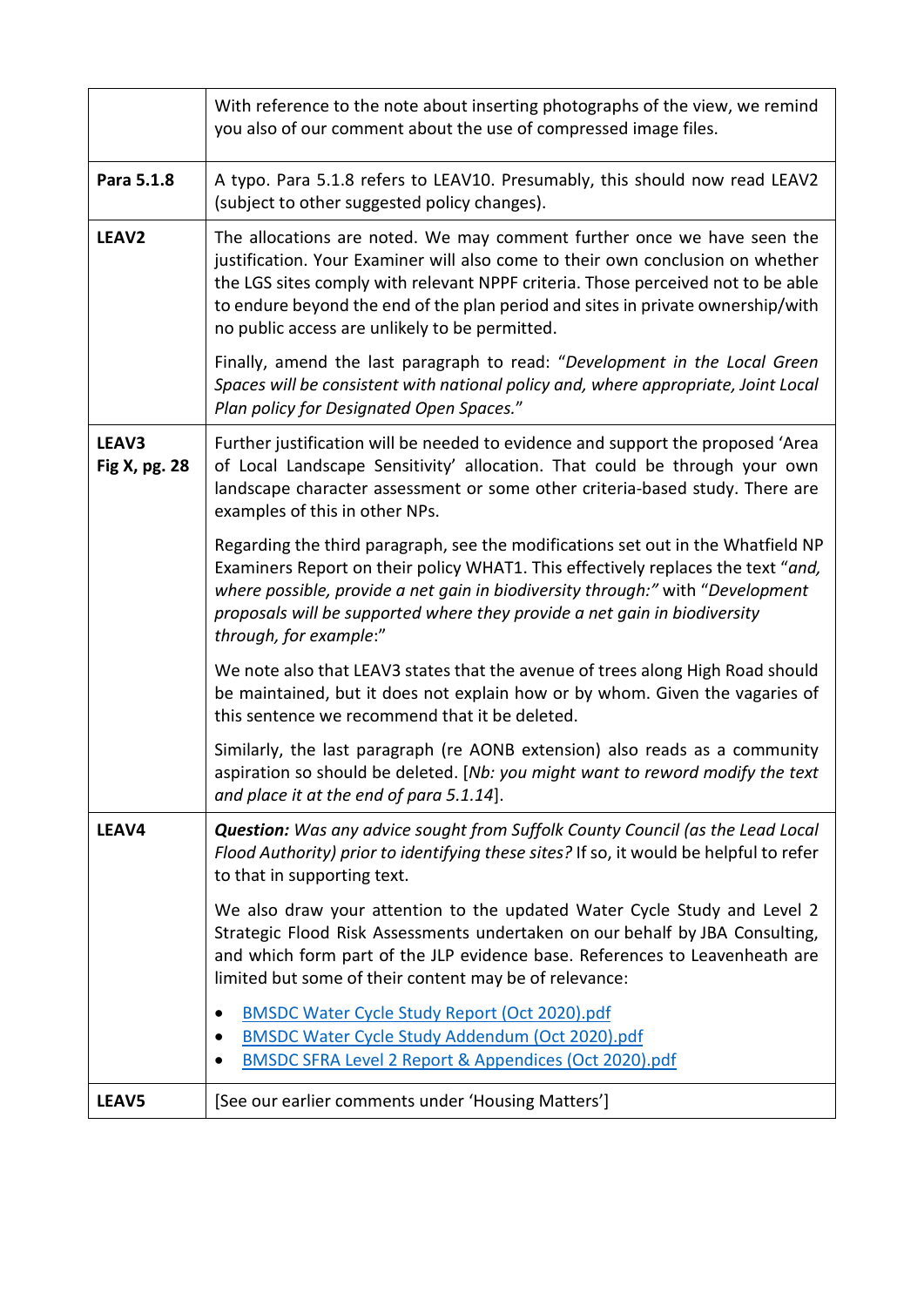| LEAV6                       | Housing Need changes over time and, while the AECOM study provide a firm<br>starting point, the policy wording should offer more flexibility. The specific<br>reference to 'optional M4(2) Standards' also contravenes the Written Ministerial<br>Statement dated 25 March 2015 which makes it clear that neighbourhood plans<br>should not set out any additional or local technical standards relating to the<br>construction, internal layout or performance of new dwellings. |
|-----------------------------|-----------------------------------------------------------------------------------------------------------------------------------------------------------------------------------------------------------------------------------------------------------------------------------------------------------------------------------------------------------------------------------------------------------------------------------------------------------------------------------|
|                             | As a 'work-in-progress' suggestion, we offer:                                                                                                                                                                                                                                                                                                                                                                                                                                     |
|                             | "New residential development proposals should be of a size, type and tenure that<br>reflect the aspirations of the local population. In line with the latest available<br>evidence of need, the mix of house types should include:                                                                                                                                                                                                                                                |
|                             | 3-bedroom family homes.<br>$\bullet$<br>Starter homes and smaller homes for downsizing.<br>$\bullet$<br>Specialist housing for older people.<br>$\bullet$<br>A range of affordable housing, including shared ownership, social rented,                                                                                                                                                                                                                                            |
|                             | private rented and privately owned properties.<br>Homes that are adaptable in order to meet the needs of the increasingly<br>$\bullet$<br>ageing population, without restricting the needs of younger families.                                                                                                                                                                                                                                                                   |
|                             | Where affordable housing is proposed it should be identical in external form,<br>quality and character to open market housing.                                                                                                                                                                                                                                                                                                                                                    |
|                             | It should also be noted that not all of the above housing types may be suitably<br>accommodated on every site and that affordable housing contributions can only<br>be required for major development sites.                                                                                                                                                                                                                                                                      |
|                             | Currently, this policy sits between LEAV5 and LEAV7. We mention elsewhere that<br>there are enough similarities between those two policies to suggest they could<br>be combined or, at least follow/complement each other. Logically then, your<br>'House Type, Size & Tenure' policy would follow afterwards.                                                                                                                                                                    |
| LEAV7                       | [See our earlier comments under 'Housing Matters']                                                                                                                                                                                                                                                                                                                                                                                                                                |
| <b>LEAV8</b><br>Fig X pg.41 | You have already seen the initial feedback from our Heritage Team, but we<br>repeat this here because it remains relevant to the Village Hall and Gedding Hall.<br>We note also that the map on page 41 still needs updating.                                                                                                                                                                                                                                                     |
|                             | "We consider that the following identified buildings are unlikely to contain<br>sufficient historic or architectural interest for the Heritage Team to consider them<br>non-designated heritage assets:                                                                                                                                                                                                                                                                           |
|                             | <b>Leavenheath Village Sign</b><br>Leavenheath Village Hall<br>Gedding Hall (although two barns on the site are older and have previously<br>been considered NDHA's during planning applications, so consideration<br>should be given to including these instead.)                                                                                                                                                                                                                |
|                             | These buildings all appear to be fairly recent and would thus have to meet a<br>higher bar of significance in other ways to make up for the lack of age, which I<br>consider they are unlikely to do. Nonetheless, if clear justification for their<br>inclusion is submitted, [we] can reconsider."                                                                                                                                                                              |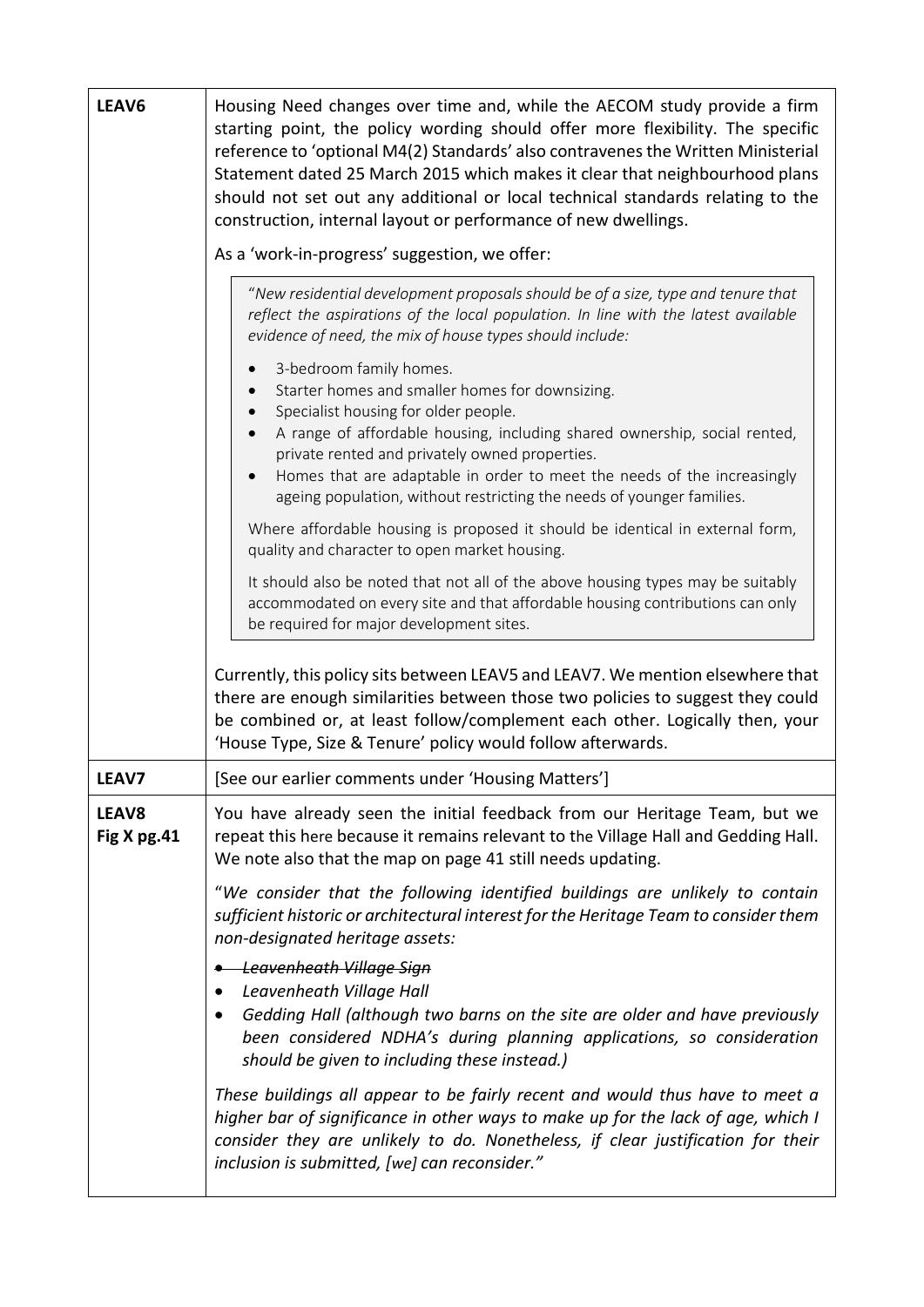|                       | We see also that the justification for the identification of these sites as NDHA's is<br>still to follow (Appendix C) so our Heritage Team may have further comments to<br>make on the proposed allocations that remain.<br>Para 5.2.21 briefly mention Historic England's guidance on these matters. If this<br>is what you have used to inform your decision making, you should make this clear,<br>especially for the benefit your NP Examiner. Including a weblink to the relevant<br>document(s) would also be helpful."<br>Finally, no's 9 & 10 on the list of proposed NDHA's should read as one entry. |
|-----------------------|----------------------------------------------------------------------------------------------------------------------------------------------------------------------------------------------------------------------------------------------------------------------------------------------------------------------------------------------------------------------------------------------------------------------------------------------------------------------------------------------------------------------------------------------------------------------------------------------------------------|
| LEAV9                 | An interesting approach not to set out the design criteria within the policy itself<br>but, instead, to direct readers to the 'Design Guidelines and Codes' document. It<br>will be interesting to see what your NP Examiner thinks of this.                                                                                                                                                                                                                                                                                                                                                                   |
|                       | We offer an initial thought on a change to the policy wording as follows:<br>"All proposals for new development <del>proposals</del> that respond positively to creating<br>an attractive parish and enhance each of the hamlets' aesthetic qualities (High                                                                                                                                                                                                                                                                                                                                                    |
|                       | Road, Honey Tye and Harrow Street) will be encouraged supported and should be<br>guided by Development should be use the 'Leavenheath Design Guidelines and<br>Codes' document. (See Appendix X)."                                                                                                                                                                                                                                                                                                                                                                                                             |
| Para 5.3.5            | Grammar: Suggest deleting 'of walking' from the end of the second sentence.                                                                                                                                                                                                                                                                                                                                                                                                                                                                                                                                    |
| LEAV10                | Suggest: "Where possible, Existing Public Rights of Way should be protected "                                                                                                                                                                                                                                                                                                                                                                                                                                                                                                                                  |
| Para 5.3.11           | There is a typo in the last sentence, which should read 'also'                                                                                                                                                                                                                                                                                                                                                                                                                                                                                                                                                 |
| LEAV11                | We make no comment on this policy but colleagues at Suffolk County Council<br>may do so at the Reg 14 stage.                                                                                                                                                                                                                                                                                                                                                                                                                                                                                                   |
| <b>Section 5.4</b>    | The Figure on page 50 and paragraphs 5.4.1 to 5.4.6 refer to a number of<br>community assets. Royston Wood and the Village Green are already identified as<br>a local green spaces, and the Village Hall is a proposed non-designated heritage<br>asset, which we have advised against.                                                                                                                                                                                                                                                                                                                        |
|                       | Question: Was any thought given to including a specific policy that sought to<br>protect existing village facilities and amenities? That could refer to the Hare &<br>Hounds, the Village Hall and, maybe St Matthews Church. It would naturally<br>follow after the paragraphs mentioned above. Some editing of para's 5.4.1 to<br>5.4.6 would also be necessary to separate out which facilities are relevant to the<br>policy from those facilities that are already covered elsewhere.                                                                                                                     |
| LEAV12<br>Para 5.4.10 | We may comment further on this policy at the Reg 14 consultation stage. For<br>now  what do you mean by 'large residential development', and how does this<br>differ from 'development of 1 hectare or more'?                                                                                                                                                                                                                                                                                                                                                                                                  |
|                       | Note also that para 5.4.10 should be amended to refer to policy LEAV12.                                                                                                                                                                                                                                                                                                                                                                                                                                                                                                                                        |
| LEAV13                | This reads more as a Community Aspiration. By all means retain it but mark it up<br>accordingly.                                                                                                                                                                                                                                                                                                                                                                                                                                                                                                               |